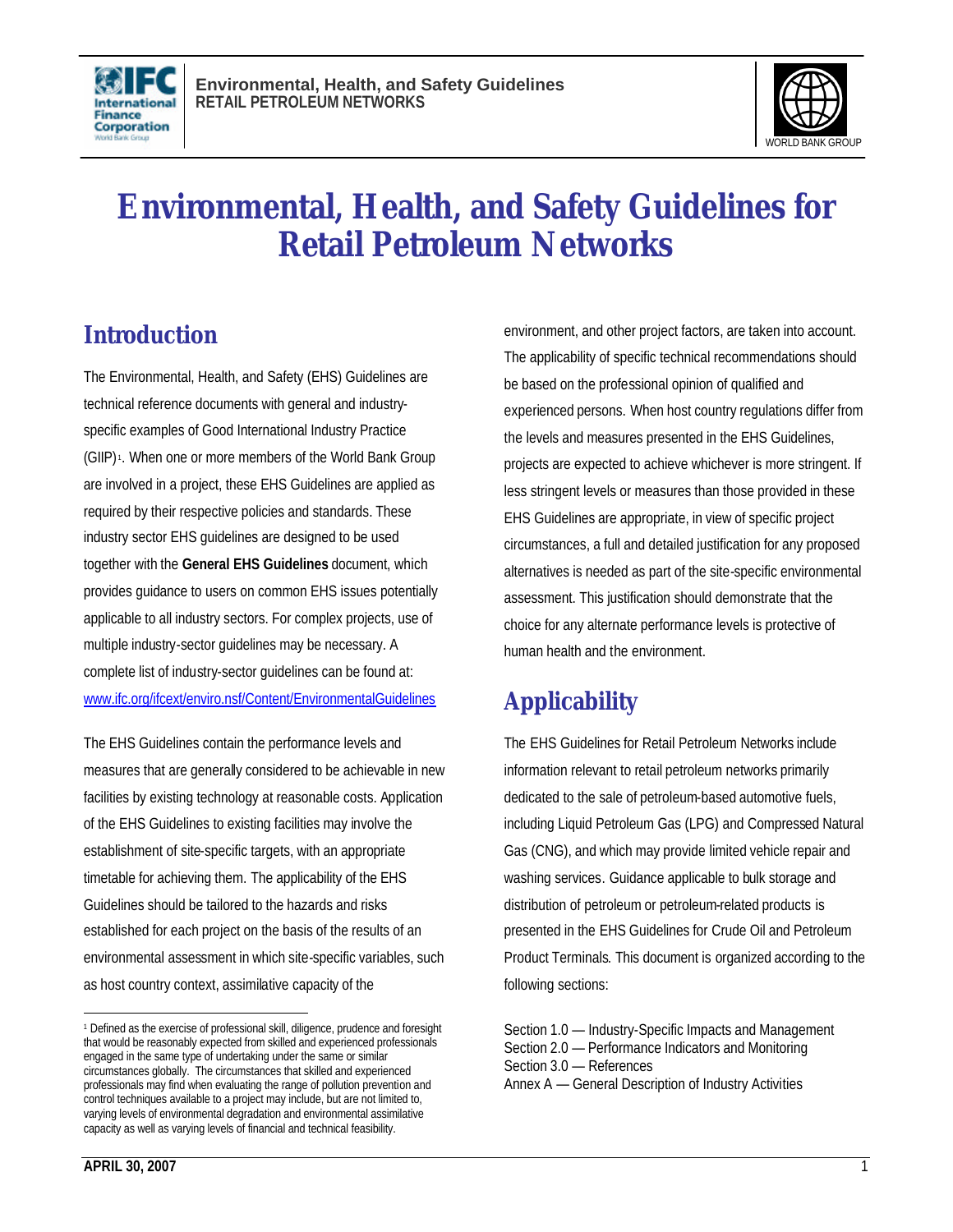



### **1.0 Industry-Specific Impacts and Management**

The following section provides a summary of EHS issues associated with retail petroleum facilities which occur during the operational and decommissioning phases, along with recommendations for their management.

### **1.1 Environment**

Environmental issues in retail petroleum networks primarily include the following:

- Leaks and spills
- **Wastewater**
- Waste management
- Emissions to air

### **Leaks and Spills**

Among the most significant environmental issues from retail petroleum sites is the accidental release of stored or handled fuels due to leaks from storage tanks, piping systems, and fittings under fuel dispensers. Releases may also result from surface spills and overfills during delivery and fueling. Tank and piping system failures may result from aging (e.g. corrosion of steel components) or from structural stress due to improper installation. The impacts from such releases depends on numerous factors including the amount of materials released, local geologic conditions, and proximity to environmental receptors such as subsurface utilities or building structures (in which organic vapor may accumulate) or water resources (e.g. groundwater wells or surface water reservoirs used for potable water purposes).

Recommended leak and spill prevention and control strategies include:

*Tanks and Piping - New Facilities and Upgrades*

- Underground storage tanks (USTs) or aboveground storage tanks (ASTs), whether constructed of steel or fiberglass-reinforced plastic, should be designed and built according to recognized industry standards. 2
- USTs and ASTs should have secondary containment systems to prevent the uncontrolled release of fuel. Secondary containment may consist of:
	- o Double wall construction for USTs and the bottoms of ASTs, equipped with an interstitial monitoring devise connected to a continuous leak detection system
	- o Use of vaults or membranes in single wall USTs
	- o Use of secondary containment structures for ASTs as described in the **General EHS Guidelines**
	- o Use of composite tanks

- Leak detection systems should be able to detect the presence of liquid or petroleum vapor within the interstitial space; 3,4
- Use of corrosion protection in steel tanks and piping. Corrosion protection may consist of coating with a suitable dielectric material or by cathodic protection;<sup>5</sup>
- Tanks should be equipped with devices that prevent spills and overfills, such as overfill alarms, automatic shut-off devices and catch basins around fill pipes. Fill pipes on ASTs should be located within the tank's secondary containment structures;

<sup>&</sup>lt;sup>2</sup> Examples include the American Society for Testing and Materials (ASTM) International, European Standards (EN), or Underwriter Laboratories Standards 1746 and 1316.

<sup>&</sup>lt;sup>3</sup> Additional information on interstitial and other types of leak detection systems is provided by the Association for Petroleum and Explosive Administration and Institute of Petroleum (1999).

<sup>4</sup> Specific information on tank and pipework design and release detection requirements can be found in the United States Environmental Protection Agency (EPA) Code of Federal Regulation (CFR) 40 Subpart B 280.20 - 280.22 and Subpart D 280.40 - 280.45.

<sup>&</sup>lt;sup>5</sup> The level of corrosion protection may also be established based on the corrosiveness of local soils.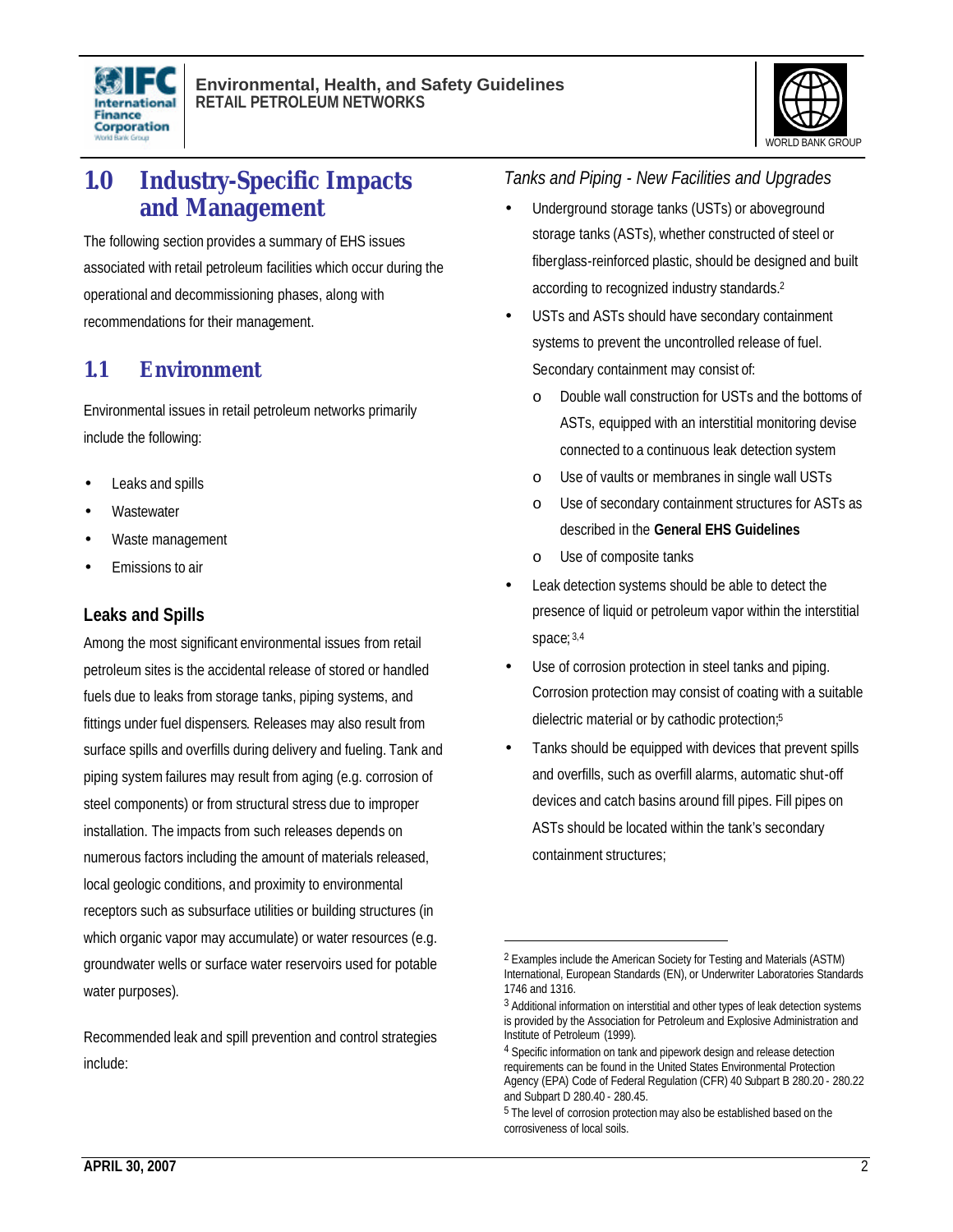



- UST and AST piping, fittings, and connections should be designed and built according to recognized industry standards; 6
	- o Buried piping joints and fittings made of metal should be kept to a minimum and, when necessary, should be welded rather than threaded. The use of polyethylene piping and continuous, flexible composite piping from specially developed thermoplastic composites with no joints should be considered
	- o Pressure piping systems should include secondary containment with plastic
	- o AST related piping should be installed inside the AST secondary containment system
- Tank and piping installation procedures should be consistent with recognized industry standards and equipment manufacturer recommendations. 7 Installation procedures designed to reduce the likelihood of tank and piping structural failure include:
	- Proper care and handling of tank and piping materials prior to installation
	- Preparation of foundations with the use of backfill that support tank and piping securely and evenly to prevent movement, uneven settlement, or concentrated loading, especially for fiberglassreinforced plastic USTs and flexible composite piping
	- o Overlying concrete or pavement should be designed to handle dynamic loads to prevent stress on buried tank and piping
- ASTs should be located in a secure area, protected from potential collisions by vehicles, vandalism, and other hazards.

#### *Tanks and Piping - Existing Facilities*

- Monitoring of UST and AST tanks and piping for leaks through the use of periodic tightness testing<sup>8</sup> combined with inventory reconciliation consisting of an analysis of daily inventory compared to delivered quantities and volumes dispensed;
- Prioritizing the upgrade of equipment and installation for existing facilities of a network according to local regulatory standards (which may require the upgrade or replacement of tanks and other infrastructure after they reach a certain age)<sup>9</sup> or according to the potential likelihood of a release and the potential severity of the consequences in the event of a release. Examples of risk-based criteria applicable to USTs include:
	- o Evidence of system leaks such as loss of product from inventory or reports of gasoline / fuel vapors in underground utilities or nearby buildings
	- o Age and type of construction of existing tank and piping infrastructure<sup>10</sup>
	- o Soil characteristics that may contribute both to the corrosion of underground systems
	- o Location in, or in close proximity to, underground mining areas
	- o Proximity to environmental receptors such as underground infrastructure (e.g. underground public utilities such as sewers, tunnels / vaults for electric or telephone utilities, or building basements), private or public water supply wells, surface water reservoirs, aquatic habitats for critically endangered or

1

<sup>&</sup>lt;sup>6</sup> Such as ASTM, EN, or other comparable international standards. 7 Ibid.

<sup>&</sup>lt;sup>8</sup> Typical tightness testing frequency may range from annually to every three years. Tightness testing of tanks and piping should be conducted by qualified experts following nationally certified methodologies or, in their absence, methodologies certified by internationally recognized entities. It should be noted, however, that the results of certified tank tightness tests do not guarantee the absence of small leaks with potentially significant cumulative impacts.

<sup>&</sup>lt;sup>9</sup> Some jurisdictions require replacement of tanks when they reach 15 years, for example Compañía de Tecnología de Saneamento Ambiental (CETESB), State of Sao Paulo, Brazil.

<sup>&</sup>lt;sup>10</sup> The likelihood of leaks due to corrosion typically increases with the age of the tank and if a tank or piping is made of steel and has a single wall construction.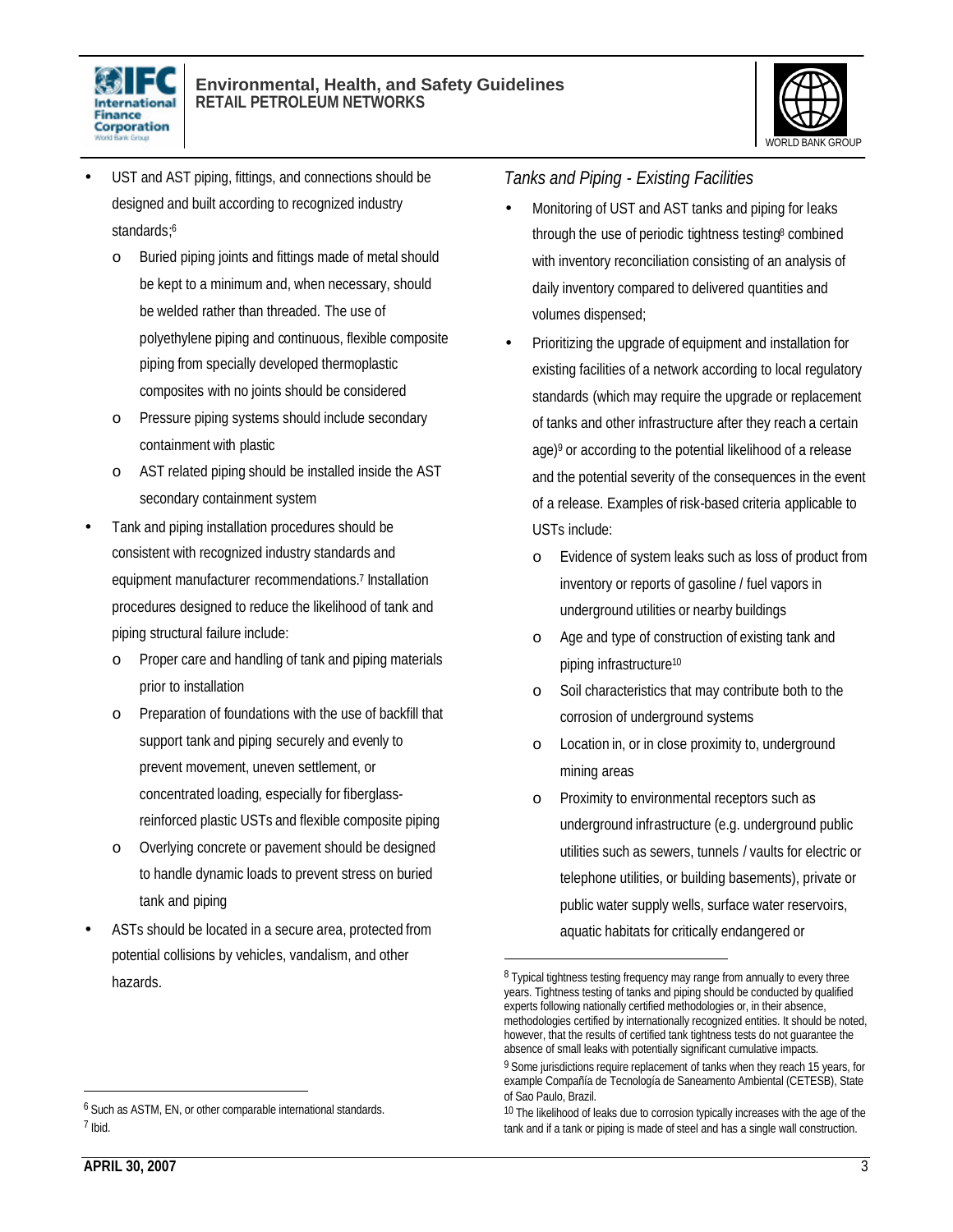



endangered species, or other potential points of human or ecological exposure to gasoline / fuel related contaminants

### *Fuel Dispensing Equipment*

Dispensers should be securely mounted and be protected against damage from vehicles and include the following features:

- Suction systems should include a leak-proof drip tray beneath the dispenser;
- Pressure systems should be equipped with leak-proof sumps instead of, or in addition to, a drip tray beneath the dispenser;
- No-return or check valves, fitted within the dispenser housing, should be installed on each line of a suction system;
- Use of "breakaway" hose connections which provide emergency shutdown of flow should the fueling connection be broken through movement;
- Nozzles fitted with automatic shut off and attitude devices;
- Fuel dispensing areas should be paved and be equipped with drainage into an oil / water separator able to contain accidental spills which may be occur during vehicle fueling.

### *Fuel Delivery Equipment*

- Fill pipes should have suitable fittings to ensure a secure, leak-proof connection with the hoses from delivery trucks. Such fittings should have provision for a locking device that prevents unauthorized access;
- Where fill pipes are installed above ground, the height should be below the minimum height of the delivery tanker's bottom loading adaptor to ensure proper draining of the hose contents into the storage tank.

### *Spill and Leak Prevention and Control Planning*

- ASTs should undergo periodic inspection for corrosion and structural integrity and be subject to regular maintenance and replacement of equipment (e.g. pipes, seals, connectors, and valves); 11
- Bulk deliveries should be conducted by properly trained personnel according to pre-established formal procedures to prevent accidental releases and fire / explosion hazards. Procedures should include all aspects of the delivery or loading operation from arrival to departure, including wheel blocking to avoid vehicle movement, connection of grounding systems, verification of proper hose connection and disconnection, adherence to no-smoking and no-naked light policies for visiting drivers, among other considerations;
- Facilities should develop a formal spill prevention and control plan that addresses significant scenarios and magnitude of releases. The plan should be supported by the necessary resources and training. Spill response equipment should be conveniently available to address all types of spills, including small spills. Spill cleanup materials should be managed as discussed below;
- Facilities should also have a formal procedure developed by network operators and managers to respond to the discovery of leaks in ASTs or USTs, including means for confirming the presence of the release; investigating potential impacts to environmental media; and, based on the result of the assessment or on confirmation of the significance of the release, implementing corrective actions to repair or replace damaged or leaking equipment and address risks of the resulting impacts to soil and water

<sup>1</sup> <sup>11</sup> Several methods exist for inspecting tanks. Visual inspection may reveal cracks and leaks in tanks. X-ray or ultrasonic analysis can be used to measure wall thickness and pinpoint crack locations. Hydrostatic testing may indicate leaks caused by pressure, while a combination of magnetic flux eddy current and ultrasonic analysis can be used to detect pitting. An example of good practice includes American Petroleum Institute (API) Standard 653 (1995).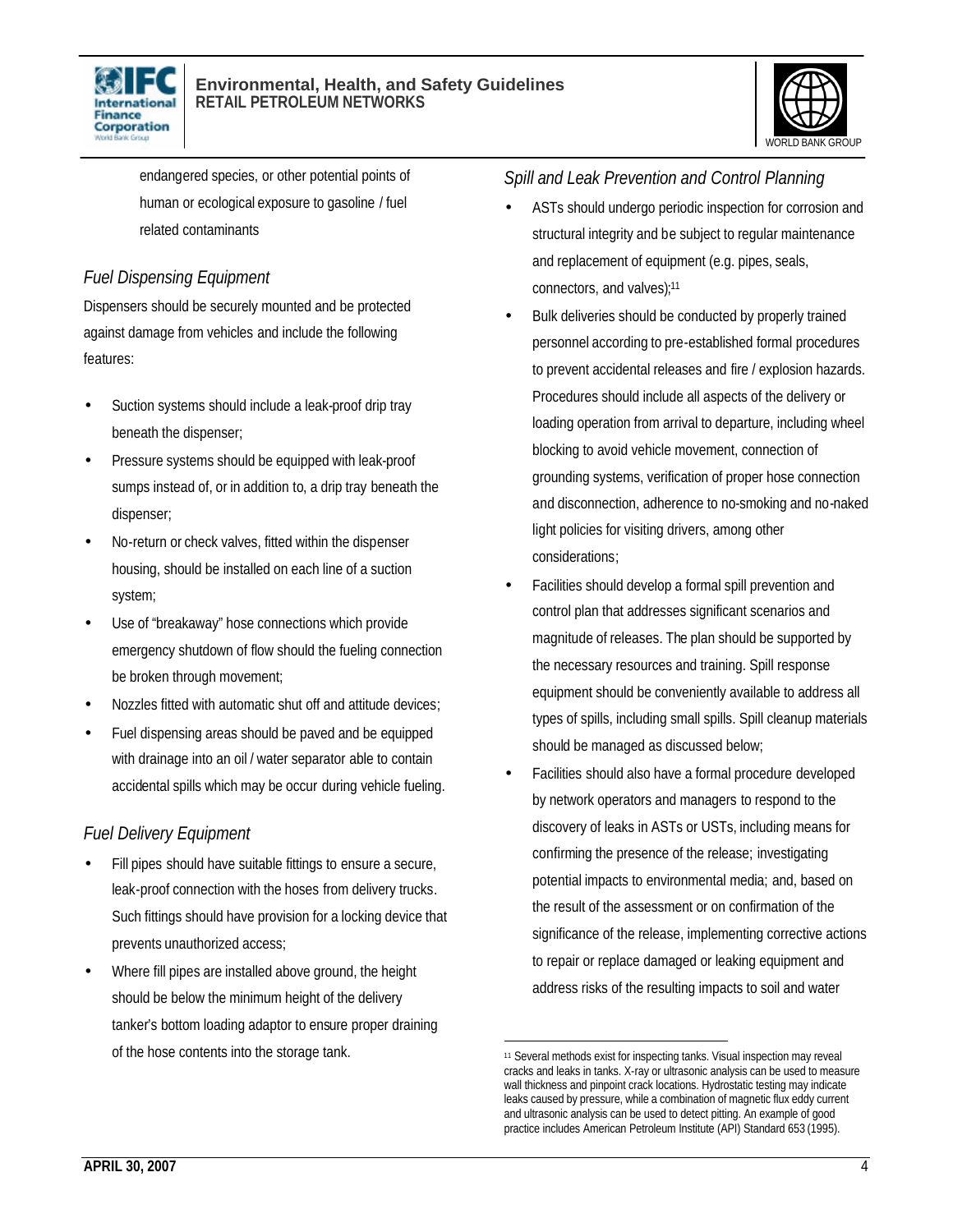



resources. Service station staff should be trained in these procedures.

• Groundwater monitoring should be included as part of a spill / leak detection strategy. Groundwater monitoring should typically consist of at least three monitoring points to also establish the direction of groundwater flow.

#### **Wastewater**

The most significant source of liquid effluents include stormwater runoff from fuel delivery and dispensing areas and from automobile repair areas, as well as effluents from automobile washing activities.

#### *Stormwater*

In addition to the application of effective spill prevention and control, additional measures to minimize the generation of petroleum contaminated stormwater runoff in retail petroleum sites primarily include:

- Minimization of volume of stormwater generated from vehicle fueling stations and AST containment areas through installation of roofs or other types of covers;
- Implementation of secondary containment procedures that avoid accidental or intentional releases of contaminated containment fluids;
- Segregation of clean drainage and potentially contaminated drainage, treating the latter through oil / water separators. Oil water separators may include baffle type or coalescing plate type. They should be properly designed, operated, and maintained to achieve the desired water treatment results.

Further recommendations for the management of stormwater are discussed in the **General EHS Guidelines**.

#### *Automobile Washing*

Automatic vehicle washes, high pressure hand washes, and steam cleaners may produce large volumes of wastewater, possibly at high temperatures, which may contain cleaning agents, oil, and road dirt, sometimes in the form of stable emulsions. Due to these characteristics, automobile washing effluents should not be discharged through oil / water separation systems, instead applying the following additional considerations:

- Use of recycling systems (closed-loops) to reduce the volumes of water used and discharged;
- Passing stream through a silt trap prior to discharging into centralized wastewater collection systems;
- Containing used wash water in a sealed tank for off-site management by a qualified contractor.

### *Other Effluents*

Sanitary wastewater should be managed according to the recommendations provided in the **General EHS Guidelines** and depending on the site location and availability of public sewage collection and treatment.

### **Waste Management**

The principal sources of waste may include waste lubricating oil, solvents for parts cleaning, oily rags from automobile repair operations, waste oil and oily solids from sediment traps and oil / water separators, contaminated spill cleanup materials, and contaminated soils and equipment from the replacement or decommissioning of tanks and piping. Recommended waste management practices are outlined below.

### *Automobile Repair and Site Maintenance*

Waste lubricating oils and waste solvents should be stored in properly designed containers and specially designated areas as with other hazardous materials (see **General EHS Guidelines**).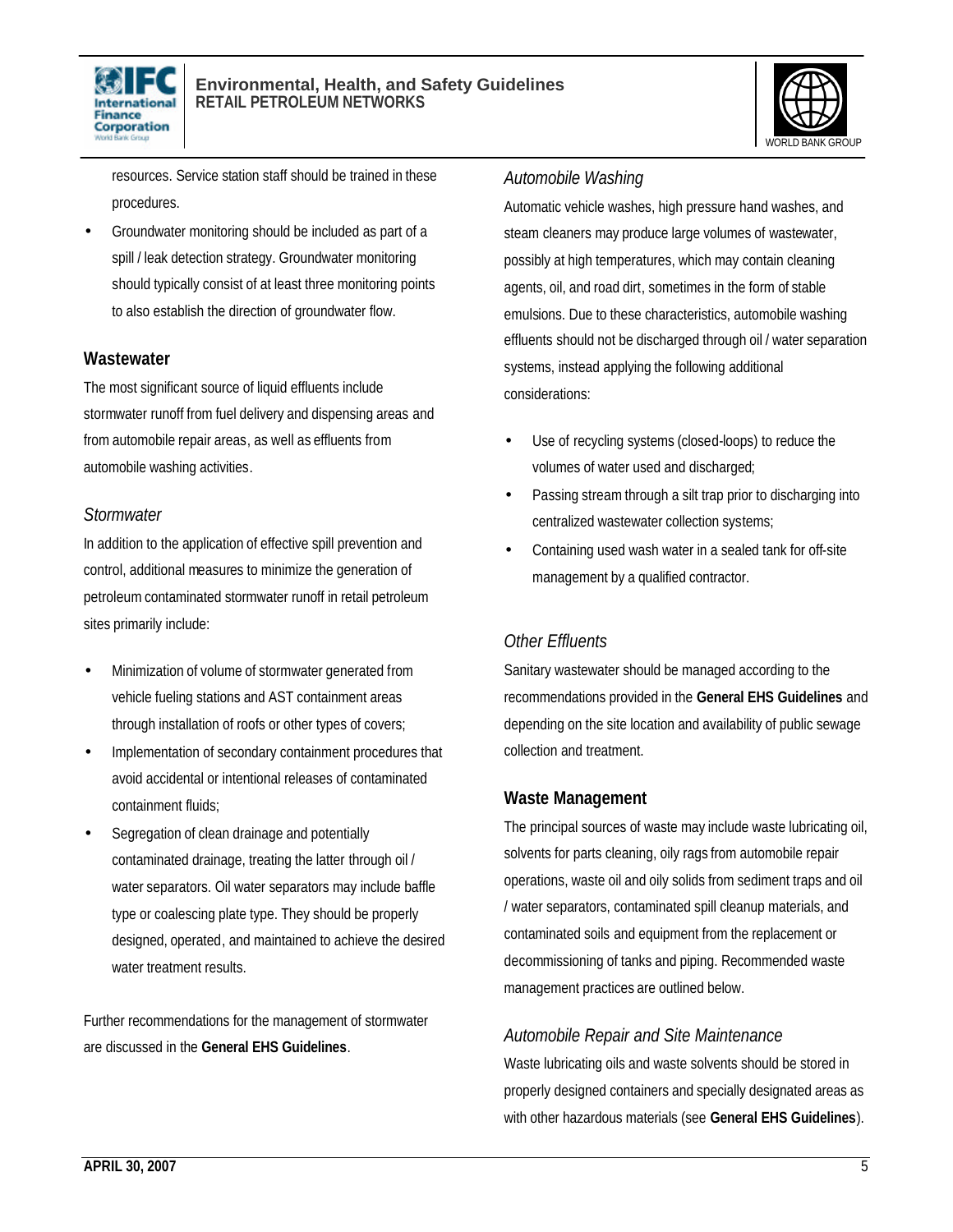



They should be transported and recycled off-site by qualified personnel or contractors. Common off-site options may include recycling by refineries or as a fuel source in cement kilns. Operators may also work with other industries and relevant authorities to develop cooperative efforts for the collection of used oil into volumes that make recycling commercially viable. Rags containing fuels, oil, or solvents, as well as spill cleanup materials, should be managed as a hazardous waste as described in the **General EHS Guidelines**.

#### *Site Upgrade and Decommissioning*

Contaminated soils and water may be encountered around fuel dispensers, piping, and tanks during excavation for repairs, upgrades or decommissioning. Depending on the type and concentration of contaminants present, small quantities of soils or liquids may need to be managed as a hazardous waste as described in the **General EHS Guidelines**. Larger quantities of affected soils and other environmental media, including sediment and groundwater, may require management according to contaminated land guidance as provided in the **General EHS Guidelines**.

Retail petroleum networks should have formal procedures to address and manage the planned or unplanned discovery of site upgrade and decommissioning waste, as well as to address the discovery of more extensive evidence of environmental contamination.<sup>12</sup>

Removal operations of any USTs, ASTs, and connected piping should include the following procedures:

• Residual fuel should be removed from the tank and all associated pipes and managed as a hazardous waste;

- Before commencing tank removal operations the tanks should be inerted so as to remove the risk of explosion. Proven inerting methods include hydrophobic foam fill, nitrogen foam fill, nitrogen gas purging, water fill, dry ice, combustion of gas, and cleaning-degassing;
- All vent pipes and risers associated with the tank should be dismantled and / or capped-off and clearly labeled;
- Tank dismantling should be carried out off-site, if the facility is currently used to store fuel and there is not sufficient space to carry out the dismantling work safely;
- If tanks and piping are left in situ, recommended closure methods should include cleaning and removing contents, inerting, and filling with sand and cement slurry, hydrophobic foams, or foamed concrete.

### **Emissions to Air**

1

The main sources of emissions to air include evaporative losses of volatile organic compounds (VOCs) of fuel product from storage, particularly during bulk deliveries, and during dispensing operations. General recommendations to prevent and control the emission of VOCs from storage and working losses which apply to most bulk fuel storage tanks, piping and pump systems, include the following:13,14

- Using white or other color paints with low heat absorption properties on exteriors of ASTs for lighter distillates such as gasoline to reduce heat absorption. Potential for visual impacts from reflection of light off tanks should be considered;
- Where vapor emissions may contribute or result in ambient air quality levels above health based standards, considering the installation of secondary emissions controls

<sup>&</sup>lt;sup>12</sup> Host country regulations may require specific approaches to screening of soils during excavation as well as further assessment of contaminated media in retail petroleum sites (CETESB, State of Sao Paulo, Brazil).

<sup>&</sup>lt;sup>13</sup> The applicability may depend on the type of product stored, the storage system, and the significance of potential impacts to ambient air quality. 14 More detailed recommendations are provided in European Commission (EC): Integrated Pollution Prevention and Control Bureau: Reference Document on Best Available Techniques on Emissions from Storage (2005).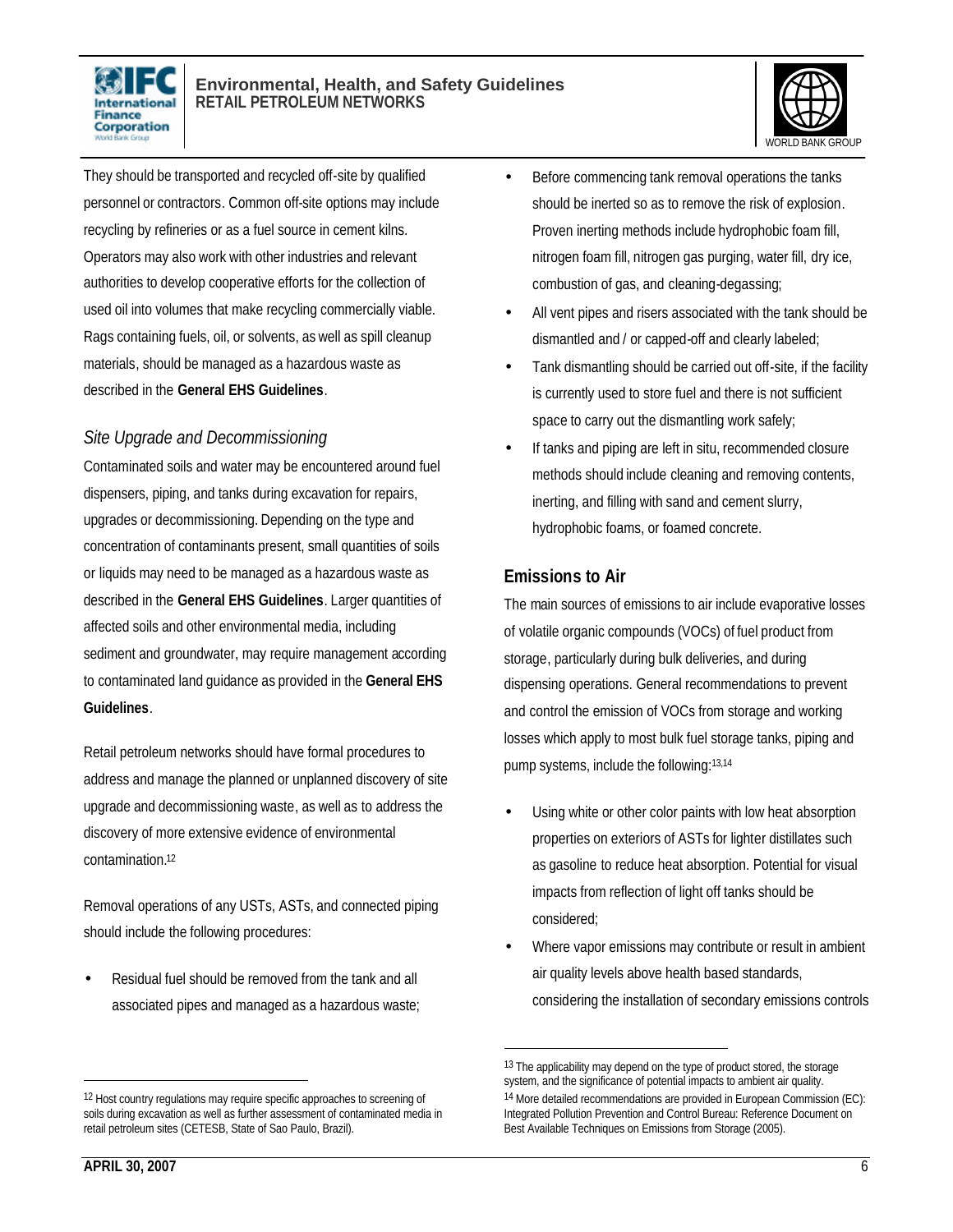



such as Stage 1(for unloading of fuel products from road tankers<sup>15</sup>) and Stage 2 (for filling of vehicles<sup>16</sup>) vapor recovery systems.

### **1.2 Occupational Health and Safety**

The most significant occupational health and safety issues occur during the operational (mainly related to maintenance activities) and decommissioning phases of retail petroleum networks and primarily include the following:

- Chemical hazards
- Fire and explosions
- Confined spaces

### **Chemicals Hazards**

Occupational exposures may be most likely related to dermal contact with fuels and inhalation of fuel vapors among fuel dispensing and tanker delivery workers, as well as workers involved in maintenance activities, especially those which involve potential contact with contaminated soils and the resulting vapors. Exposures should be prevented through the implementation of occupational health and safety management programs and measures described in the **General EHS Guidelines** applicable to hazardous materials management and chemical occupational health and safety hazards.

#### **Fire and Explosions**

Fire and explosion hazards at retail petroleum sites may result from the presence of combustible gases and liquids, oxygen, and ignition sources during unloading and dispensing activities, and / or leaks and spills of flammable products. Possible ignition sources include sparks associated with the buildup of static electricity<sup>17</sup>, lightning, and open flames. Other sources of explosion hazards include tank cutting activities associated with maintenance and decommissioning. In addition to recommendations for hazardous materials and oil management, and emergency preparedness and response provided in the **General EHS Guidelines**, the following measures are specific to terminal facilities:

- Retail petroleum sites should be designed, constructed, and operated according to international standards<sup>18</sup> for the prevention and control of fire and explosion hazards;
- Implementing safety procedures for unloading of product from tanker trucks;
- Prevention of potential ignition sources such as:
	- o Proper grounding to avoid static electricity buildup and lightning hazards (including formal procedures for the use and maintenance of grounding connections)
	- o Use of intrinsically safe electrical installations and non-sparking tools
	- o Implementation of permit systems and formal procedures for conducting any hot work during maintenance activities,<sup>19</sup> including proper tank cleaning and venting

<sup>&</sup>lt;sup>15</sup> The control of vapor displaced from storage tanks during the unloading of a tanker is achieved by diverting vapor, present in the UST / AST, via a pipe / hose system back into the road tanker. As fuel flows out of the vehicle, the vapor is routed back to the vehicle compartment. The tanks should be fitted with pressure / vacuum (P/V) valves which maintain back pressure on the system. 16 As vehicles are being filled, vapors are displaced by the fuel entering the vehicle tank and, at the same time, a similar vapor space is created in the UST / AST. Collection and return of vapor to storage tanks can be achieved through active (open) and passive (closed or balanced) systems. An active system uses a vapor pump to assist returning of vapor flow from the vehicle fuel tank to the storage tank. A passive or balance vapor recovery system does not include a vacuum pump. Instead, the pressure exerted by the displaced fuel vapors is used to drive the vapors back into the storage tank.

 $\overline{a}$ <sup>17</sup> Static electricity may be generated by liquids moving in contact with other materials, including pipes and fuel tanks during loading and unloading of product. In addition, water mist and steam generated during tank and equipment cleaning can be come electrically charged, in particular with the presence of chemical cleaning agents.

<sup>18</sup> An example of good practice includes the US National Fire Protection Association (NFPA) Code 30: Flammable and Combustible Liquids. Further guidance to minimize exposure to static electricity and lightening is available in API (2003).

<sup>&</sup>lt;sup>19</sup> Control of ignition sources is especially relevant in areas of potential flammable vapor-air mixtures such as within vapor space of tanks, within vapor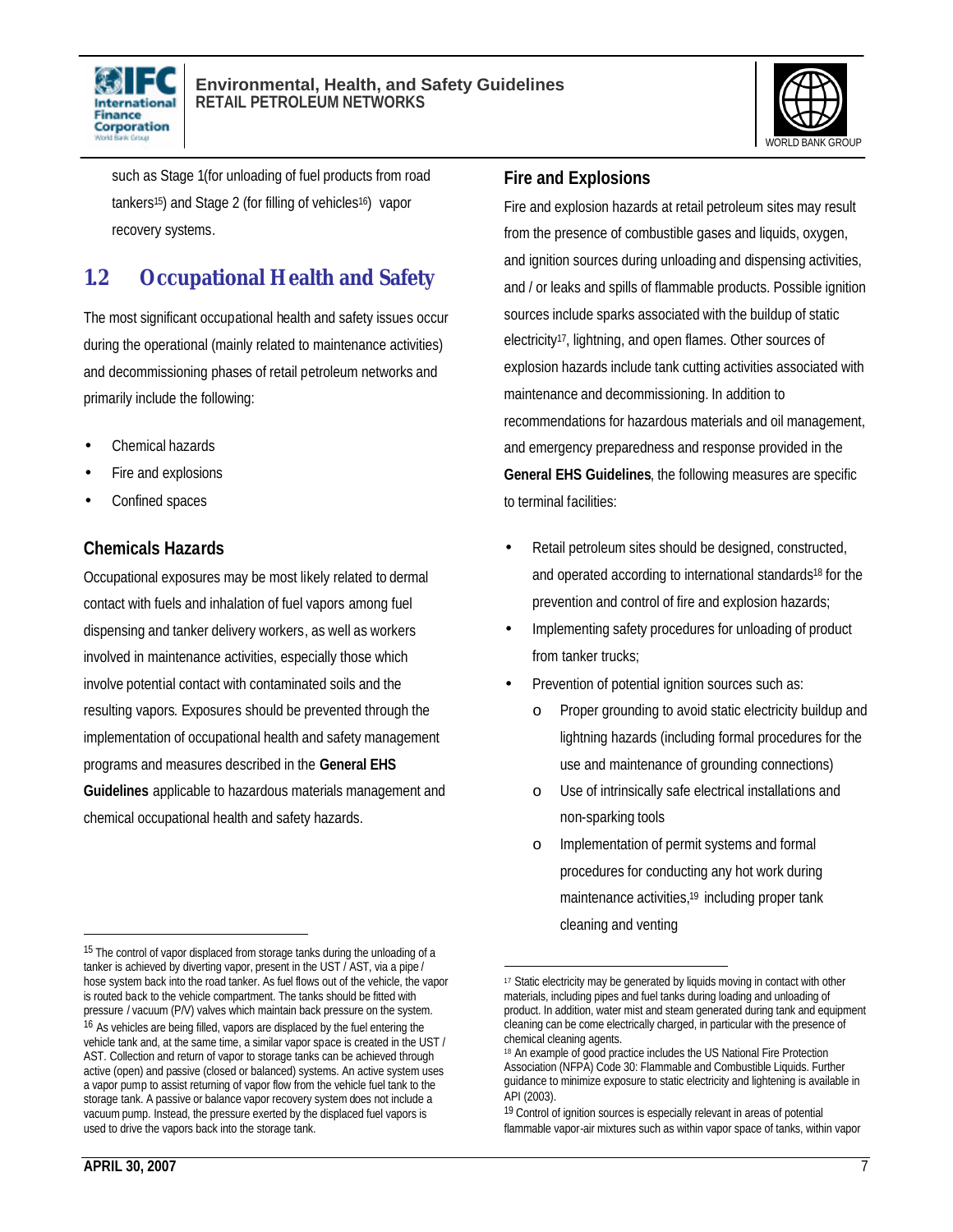



- o Providing clear signage for customers about the prohibition of smoking or use of electronic equipment (e.g. cellular phones)
- o Prohibiting the placement of informal food vending (including some with the use of open flames) within a pre-established distance from fuel dispensing equipment
- o Establishing procedures for the proper filling and management of LPG bottles
- Preparation of a formal fire response plan supported by the necessary resources and training, including training in the use fire suppression equipment and evacuation. Procedures may include coordination activities with local authorities or neighboring facilities. Further recommendations for emergency preparedness and response are addressed in the **General EHS Guidelines**;
- Facilities should be properly equipped with fire suppression equipment that meets internationally recognized technical specifications for the type and amount of flammable and combustible materials stored at the facility.20 Examples of fire suppression equipment may include portable equipment such as fire extinguishers or fixed systems such as foam extinguishers placed above fuel dispensing areas.<sup>21</sup>

### **Confined Spaces**

Confined space hazards, as in any other industry sector, are potentially fatal to workers. Confined spaces in retail petroleum sites may include storage tanks (during repairs and maintenance work), storage tank excavation areas (during underground utility repairs, tank replacements, and site decommissioning), some secondary containment areas, and

stormwater / wastewater management infrastructure. Facilities should develop and implement confined space entry procedures as described in the **General EHS Guidelines**.

### **1.3 Community Health and Safety**

Community health and safety issues associated with the operation of retail petroleum sites are generally negligible for well designed and managed facilities. These may include potential public exposure to spills, fires, and explosions. Nevertheless, facilities should prepare a formal emergency preparedness and response plan that considers the role of communities and community infrastructure as appropriate in responding to emergency events. Additional information on the elements of emergency plans is provided in the **General EHS Guidelines.** The likelihood of community exposure to chemical hazards may be greater during road transport activities associated with fuel delivery. Risk management strategies associated with the transport of hazardous materials by road are presented in the **General EHS Guidelines** (refer specifically to the sections on "Hazardous Materials Management" and "Traffic Safety").

### **2.0 Performance Indicators and Monitoring**

### **2.1 Environment**

 $\overline{a}$ 

### **Emission and Effluent Guidelines**

VOC emissions from retail petroleum facilities should be controlled through the application of techniques described in Section 1.1 if required by local regulations<sup>22</sup>.

 $\overline{a}$ space of rail / truck tankers during loading / unloading, near vapor disposal / recovery systems, near discharge vents of atmospheric tanks, in proximity to a leak or spill.

<sup>&</sup>lt;sup>20</sup> Such as the US National Fire Protection Association (NFPA) or other equivalent standards.

<sup>21</sup> API Standard 2610 (2005).

<sup>&</sup>lt;sup>22</sup> For example, the European Community Directive 94/63 has adopted a target reduction of VOC total annual loss from loading into storage installations at retail petroleum facilities to be below a target reference value of 0.01 weight by weight percent of the throughput. This directive does not apply to facilities with throughput of less than 100 m<sup>3</sup>/year.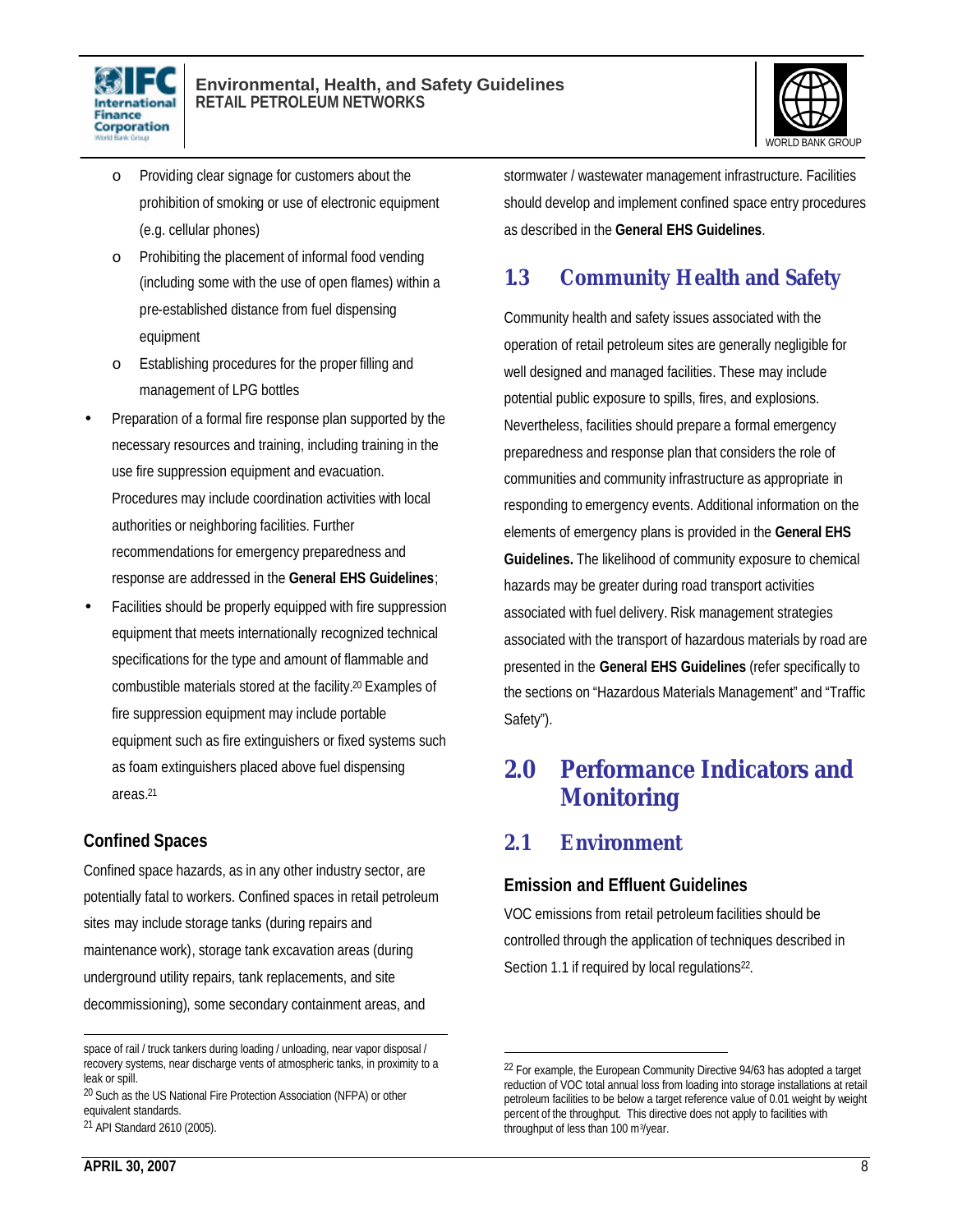



Stormwater runoff should be treated through an oil / water separation system able to achieve an oil and grease concentration of 15 mg/l at the flow rate of the 1 in 10 year rainfall on the contributing area to the oil / water separator.

### **Environmental Monitoring**

Environmental monitoring programs for this sector should be implemented to address all activities that have been identified to have potentially significant impacts on the environment, during normal operations and upset conditions. Environmental monitoring activities should be based on direct or indirect indicators of emissions, effluents, and resource use applicable to the particular project. Monitoring frequency should be sufficient to provide representative data for the parameter being monitored. Monitoring should be conducted by trained individuals following monitoring and record-keeping procedures and using properly calibrated and maintained equipment. Monitoring data should be analyzed and reviewed at regular intervals and compared with the operating standards so that any necessary corrective actions can be taken. Additional guidance on applicable sampling and analytical methods for emissions and effluents is provided in the **General EHS Guidelines**.

### **2.1 Occupational Health and Safety**

### **Occupational Health and Safety Guidelines**

Occupational health and safety performance should be evaluated against internationally published exposure guidelines, of which examples include the Threshold Limit Value (TLV®) occupational exposure guidelines and Biological Exposure Indices (BEIs®) published by American Conference of Governmental Industrial Hygienists (ACGIH),23 the Pocket Guide to Chemical Hazards published by the United States National Institute for Occupational Health and Safety (NIOSH), 24 Permissible Exposure Limits (PELs) published by the

Occupational Safety and Health Administration of the United States (OSHA),<sup>25</sup> Indicative Occupational Exposure Limit Values published by European Union member states,26 or other similar sources.

### **Accident and Fatality Rates**

Projects should try to reduce the number of accidents among project workers (whether directly employed or subcontracted) to a rate of zero, especially accidents that could result in lost work time, different levels of disability, or even fatalities. Facility rates may be benchmarked against the performance of facilities in this sector in developed countries through consultation with published sources (e.g. US Bureau of Labor Statistics and UK Health and Safety Executive)<sup>27</sup>.

### **Occupational Health and Safety Monitoring**

The working environment should be monitored for occupational hazards relevant to the specific project. Monitoring should be designed and implemented by accredited professionals<sup>28</sup> as part of an occupational health and safety monitoring program. Facilities should also maintain a record of occupational accidents and diseases and dangerous occurrences and accidents. Additional guidance on occupational health and safety monitoring programs is provided in the **General EHS Guidelines**.

1

l

<sup>23</sup> Available at: http://www.acgih.org/TLV/ and http://www.acgih.org/store/

<sup>24</sup> Available at: http://www.cdc.gov/niosh/npg/

<sup>25</sup> Available at:

http://www.osha.gov/pls/oshaweb/owadisp.show\_document?p\_table=STANDAR DS&p\_id=9992

<sup>26</sup> Available at: http://europe.osha.eu.int/good\_practice/risks/ds/oel/

<sup>27</sup> Available at: http://www.bls.gov/iif/ and

http://www.hse.gov.uk/statistics/index.htm

<sup>28</sup> Accredited professionals may include Certified Industrial Hygienists,

Registered Occupational Hygienists, or Certified Safety Professionals or their equivalent.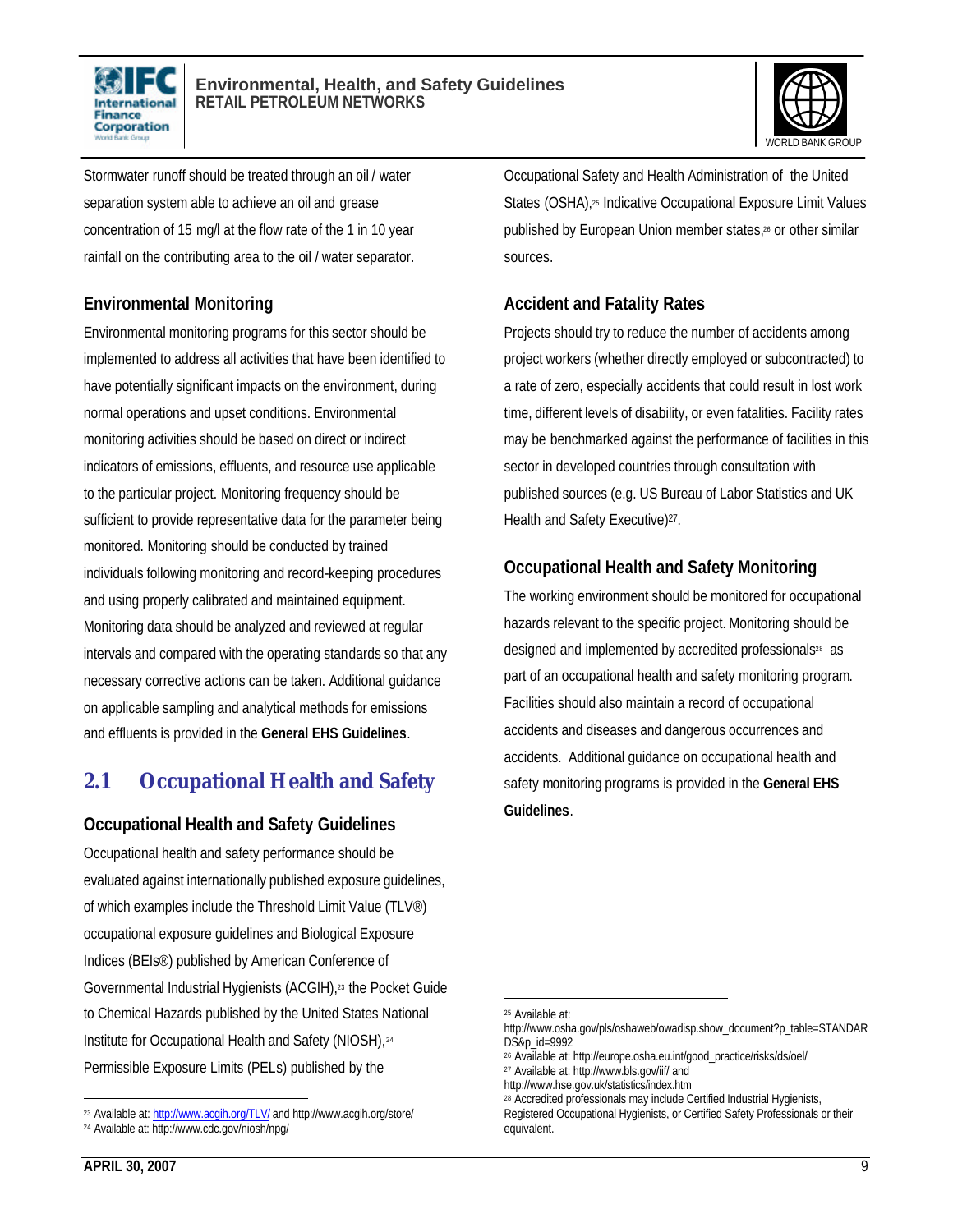



### **3.0 References and Additional Sources**

American Society for Testing and Materials (ASTM). E 1430-91. Guide for Using Release Detection Devices with Underground Storage Tanks. West Conshohocken, PA: ASTM International.

ASTM. E 1526. Standard Practice for Evaluating the Performance of Release Detection Systems for Underground Storage Tanks. West Conshohocken, PA: ASTM International.

American Petroleum Institute (API). 2003. Recommended Practice. Protection Against Ignitions Arising out of Static, Lightning, and Stray Currents. Washington, DC: API.

API. 2002. Standard 620: Design and Construction of Large, Welded, Lowpressure Storage Tanks. Washington, DC: API.

API. 2001. Publication 1612: Guidance Document for the Discharge of Petroleum Distribution Terminal Effluents to Publicly Owned Treatment Works (1996). Washington, DC: API.

API. 1998. Standard 650: Welded Steel Tanks for Oil Storage. Washington, DC: API.

API. 1995. Standard 653: Tank Inspection, Repair, Alteration, and Reconstruction. Washington, DC: API.

API. 1994. Standard 2015: Safe Entry and Cleaning Petroleum Storage Tanks: Planning and Managing Tank Entry from Decommissioning Through Recommissioning. Washington, DC: API.

Association for Petroleum and Explosive Administration and Institute of Petroleum. 1999. Guidance for the Design, Construction, Modification and Maintenance of Petrol Filling Stations. Colchester, UK: Portland Press Ltd.

Compañía de Tecnología de Saneamento Ambiental (CETESB). Decisao de Directoria No. 010-2006-C, January 26, 2006. "Procedimentos para o Licenciamento de Postos e Sistemas Retalhistas de Combustivies e da outras providencias." State of Sao Paulo, Brazil: CETESB.

Environmental Protection Authority (EPA) Victoria. 2003. Guidelines on the Design, Installation, and Management Requirements for Underground Petroleum Storage Systems (UPSS). Victoria, Australia: EPA. Available at http://www.epa.vic.gov.au/land/upss.asp

EPA Victoria. 2003. Environmental Risk Management at Retail Fuel Outlets. Victoria, Australia: EPA. Available at http://www.epa.vic.gov.au/envaudit/publications.asp

European Commission. 1994. European Parliament and Council Directive 94/63/EC of 20 December 1994 on the control of volatile organic compound (VOC) emissions resulting from the storage of petrol and its distribution from terminals to service stations. Available at http://eurlex.europa.eu/LexUriServ/LexUriServ.do?uri=CELEX:31994L0063:EN:HTML

European Commission. 2002. EN 13352:2002. Specification for the performance of automatic tank contents gauges.

European Commission. 2003. EN 13160-1:2003. Leak detection systems. Part 1. General principles.

European Commission. 2003. EN 13160-2:2003. Leak detection systems. Part 2 Pressure and vacuum systems.

European Commission. 2003. EN 13160-3:2003. Leak detection systems. Part 3 Liquid systems for tanks.

European Commission. 2003. EN 13160-4:2003. Leak detection systems. Part 4 Liquid and/or vapour sensor systems for use in leakage containments or interstitial spaces.

European Commission. 2003. EN 13160-5:2003. Leak detection systems. Part 5 Tank gauge leak detection systems.

European Commission. 2003. EN 13160-6:2003. Leak detection systems. Part 6 Sensors in monitoring wells.

European Commission. 2003. EN 13160-7:2003. Leak detection systems. Part 7 General requirements and test methods for interstitial spaces, leak protecting lining and leak protecting jackets.

European Commission. 2005. European Standard (EN) 12285-2:2005. Workshop fabricated steel tanks - Part 2: Horizontal cylindrical single skin and double skin tanks for the aboveground storage of flammable and non-flammable water polluting liquids. Available at http://ec.europa.eu/enterprise/newapproach/nando/index.cfm?fuseaction=cpd.hs

European Commission. 2006. Integrated Pollution Prevention and Control (IPPC). Reference Document on Best Available Techniques (BAT) on Emissions from Storage. Available at http://eippcb.jrc.es/pages/FActivities.htm

Institute of Petroleum. 2002. Guidelines for Soil, Groundwater, and Surface Water Protection and Vapour Emission Control at Petrol Filling Stations. London: Institute of Petroleum. Available at http://www.energyinst.org.uk/content/files/file366.pdf

United Kingdom (UK) Department for Environmental, Food and Rural Affairs (DEFRA). 2002. Groundwater Protection Code: Petrol Stations and Other Fuels Dispensing Facilities Involving Underground Storage Tanks. London: DEFRA. Available at http://www.defra.gov.uk/environment/water/ground/petrol/index.htm

UK Environment Agencies (Environment Agency for England and Wales, Scottish Environment Protection Agency and the Environment and Heritage Service in Northern Ireland). Construction and Operation of Fuelling Stations: PPG7. Bristol, Stirling and Belfast, UK. Available at http://www.ehsni.gov.uk/pubs/publications/PPG07.pdf

UK Environment Agencies. Installation, Decommissioning, and Removal of Underground Storage Tanks: PPG27. Bristol, Stirling and Belfast, UK. Available at http://www.ehsni.gov.uk/pubs/publications/PPG27.pdf

UK Secretary of State, Welsh Assembly Government and Scottish Ministers. 2004. Draft Process Guidance Note PG1/14 Petrol Filling Station. Version 1.0. London: DEFRA. Available at http://www.defra.gov.uk/corporate/consult/pgnotes-petrol/pg1-14.pdf

Underwriters Laboratories (UL) 1316 Glass-fiber-Reinforced Plastic Underground Storage Tanks for Petroleum Products.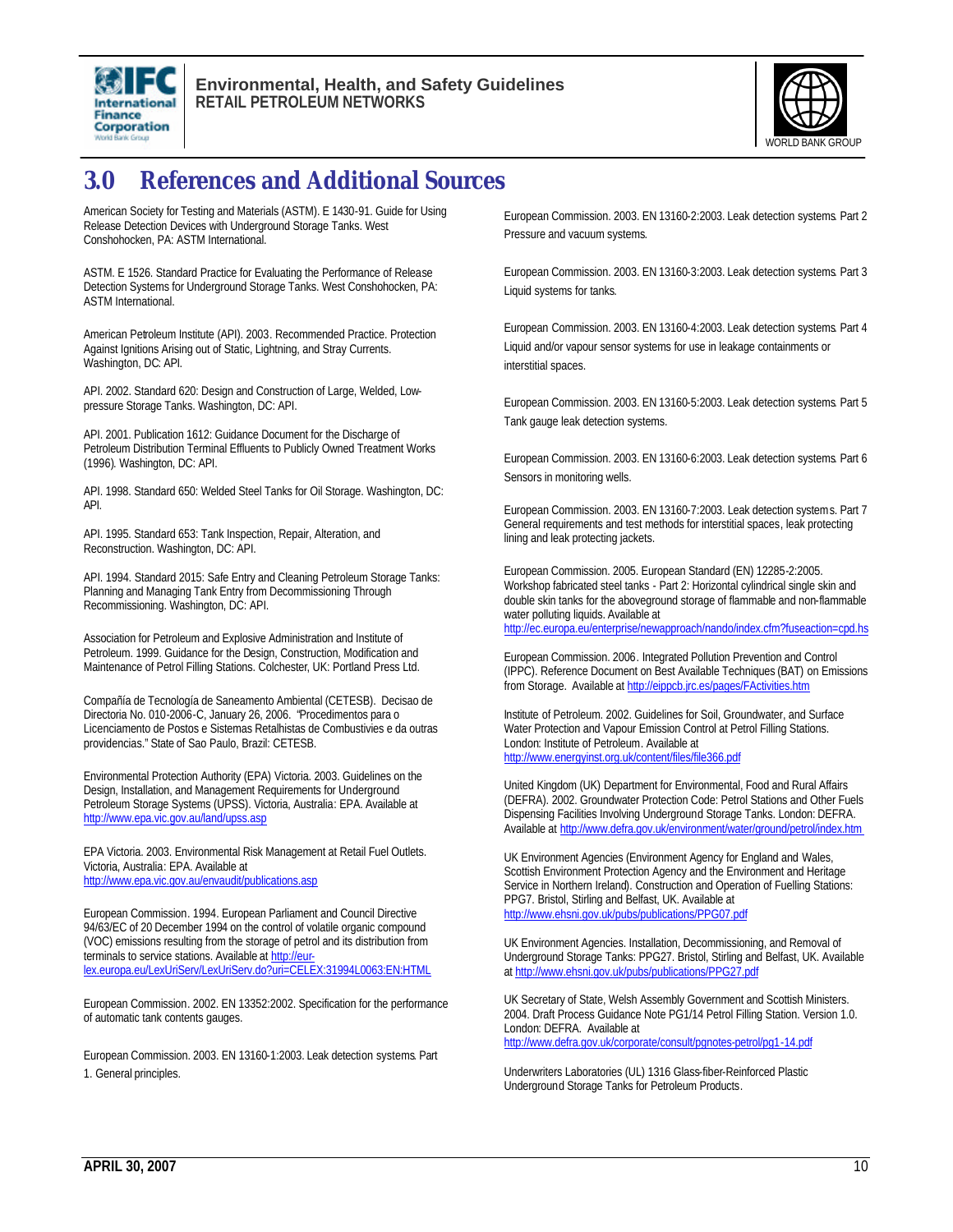

#### **Environmental, Health, and Safety Guidelines RETAIL PETROLEUM NETWORKS**



UL 1746, External Corrosion Protection Systems for Steel Underground Storage Tanks

United States (US) Environmental Protection Agency (EPA). Code of Federal Regulations (CFR). Regulations and Standards Related to Underground Storage Tanks. Washington, DC: US EPA. Available at http://www.epa.gov/OUST/fedlaws/cfr.htm US EPA. 1990. Standard Test Procedures for Evaluating Various Leak Detection Methods. (EPA/530/UST-90/004 - EPA/530/UST-90/010). Washington, DC: US EPA. Available at http://www.epa.gov/OUST/pubs/protocol.htm

US EPA. 2005. Operating and Maintaining Underground Storage Tank Systems: Practical Help and Checklists. (EPA 510-B-00-008). Washington, DC: US EPA. Available at http://www.epa.gov/swerust1/pubs/ommanual.htm

US National Fire Protection Association (NFPA). 2003. NFPA 30 - Flammable and Combustible Liquids Code. Available at http://www.nfpa.org/assets/files/PDF/CodesStandards/TIAErrataFI/FI30- 2003.pdf